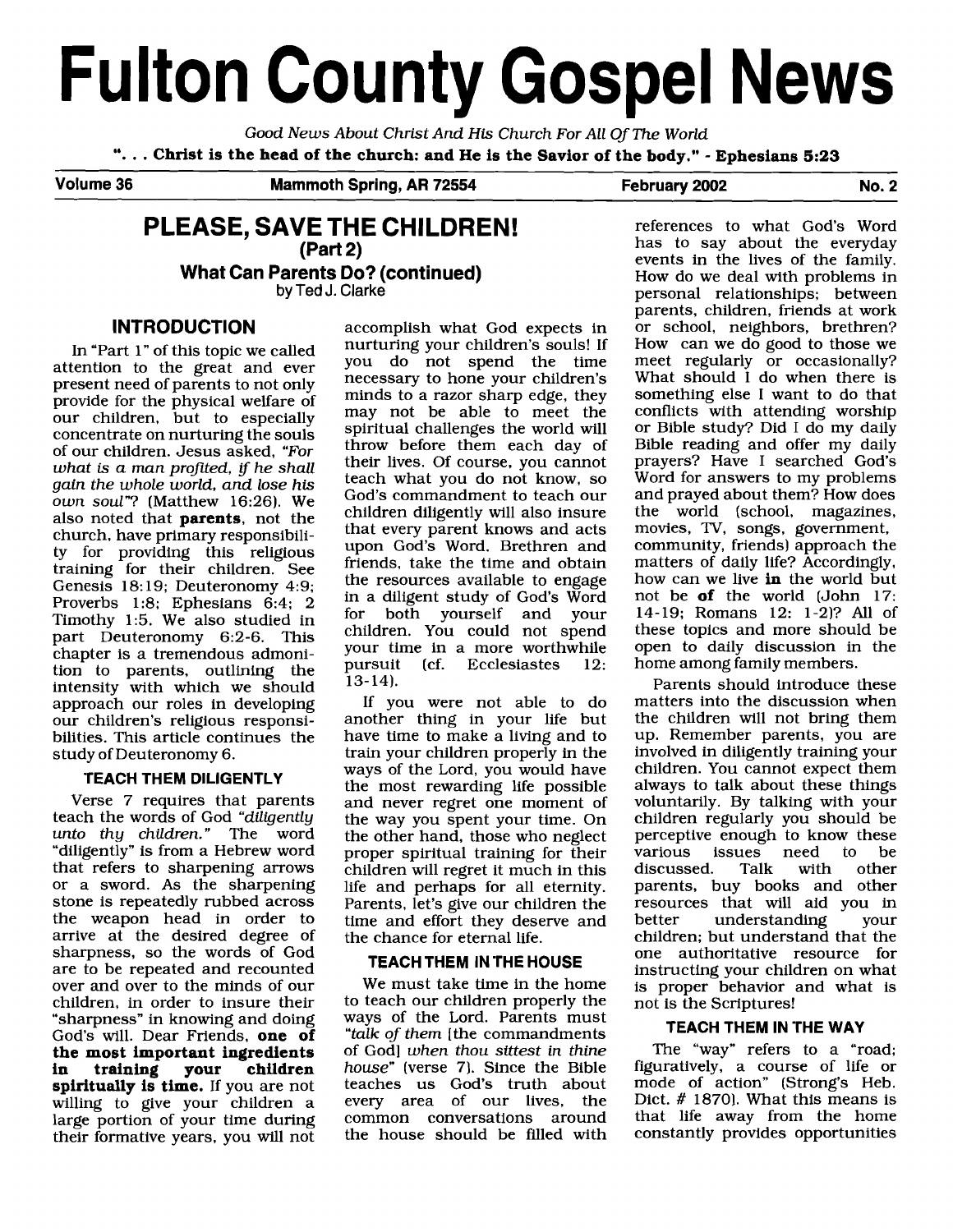#### **FULTON COUNTY GOSPEL NEWS**  USPS Publication **#211780**

... is a Periodical publication issued monthly by the Church of Christ at Third and Bethel (P.O. Box 251), Mammoth Spring, **AR** 72554-025 **1. POSTMASTER: Please mail all changes of address to the above address.** 

**FCGN** is mailed free of charge to any who care to receive it. We will be happy to add any names to the regular mailing list. If you send in a name we<br>must have a complete address. have a complete address, including number and street name, or R.R. or HCR number, plus box number, or a P.O. Box number and the **NINE DIGIT ZIP CODE.** This paper is supported by voluntary contributions for which we are grateful. Financial information will be furnished upon request. **Mall all address corrections or manuscripts to:** 

#### **FULTON COUNTY GOSPEL NEWS P.O.** Box **251**

Mammoth Spring, **AR** 72554

| TED J. CLARKE  EDITOR<br>Phone  (870) 625-3217 |  |  |
|------------------------------------------------|--|--|
| E-Mail  cocfcgn@ozarks.com                     |  |  |
| Website                                        |  |  |
| www.fultoncountygospelnews.org                 |  |  |
| Joseph Chase - Webmaster                       |  |  |
| E-mail: chasejoseph@yahoo.com                  |  |  |

for parents to instruct children about the ways of the Lord. Children can be shown firsthand how people of the world live in contrast to the way God instructs His people to live. In a great number of instances parents can show children the consequences of disobedience to God's Word and the many ways sin brings heartaches and complications to one's life. A preacher friend of mine, who lived close to a tavern, was once walking with his son as they approached a man hanging onto a streetlight pole. The man was vomiting all over himself. The young son asked his father, "Daddy, what is that man doing?" The father replied, "Oh, he's having fun." When the child asked his father how that could be fun, the father explained about drinking alcoholic beverages to supposedly feel good and how alcohol affects the mind and body. In the course of his explanation the father told of what God's Word said in passages like Proverbs **20:2** 1; 23: 29-35 and others. Real life situations often provide the best settings to reinforce the truths for living from

God's Word. The same type of real life situations can be used for powerful lessons about drugs, sexual immorality that leads to unwanted pregnancy or venereal disease, lying that destroys trust and friendships, stealing or other crimes that lead to jail, reckless<br>driving that may lead to driving paralyzing injuries or death, and a thousand other matters. On the positive side, do not neglect to show your children real life<br>examples of doing good to examples of doing neighbors, strangers, brethren, and the community in general.

Parents, know what is going on at school, among your children's friends, in your neighborhood, or the community at large. Use those opportunities to magnify the good and expose the evil of things that are in the world and before your children's eyes. **Do not just generalize with "don't do that" type of statements; use the Bible to show them that God's Word is always right provides the greatest insurance, when followed, against suffering from the wages of sin, here and hereafter!** 

#### **TEACH THEM AT BEDTIME AND MORNING**

The continued admonition is to<br>"talk of them [God's of them [God's commandments] ... when thou liest down, and when thou risest up (Deuteronomy **6:7).** Raising spiritual children is a full time job. The last thing you should teach your children at the end of the day is about the goodness of God and the guidance of His Word to keep us in the right path of life, speaking of the blessings such always brings. Praying with one's children is a blessing in itself and provides a role model for them to follow throughout life. Teach them to pray about specific things in their lives and to pray specifically for others. Assure them that God hears and answers<br>the prayers of His faithful the prayers children. Encourage them to think about the blessings they receive from God each day to to give thanks for His good gifts  $(James 1:17)$ . Tell them to ask for God's help with the problems in their lives and for wisdom and courage to do right each day.

Each morning parents have an opportunity to teach their children to celebrate the life of a new day, thanking God for a night's rest, praying for health and blessings for the new day. You also have the opportunity to reinforce any needed teaching from the day or night before and to **put God in your children's minds from the very start of each day.** Discuss the possibilities for doing good each day as well as warn against the temptations to sin that may<br>come from various avenues. come from various Encourage your children to use their minds and to think about what God's word says in any given situation. Remind them that the psalmist said, "Thy word have **1**  hid in mine heart that I might not sin against thee" (Psalm 119:11). Children will not always do the right thing, but when they fail you will have the opportunity to teach them about repentance and God's gracious love and forgiveness. Those too are vital lessons for them to learn.

#### **TEACH THEM TO KEEP THE WORD OF GOD CLOSE**

Verses 8-9 speak of the custom of the Jews to write portions of the Law of Moses on parchment and attach them to different parts of their bodies and the houses in which they lived. Some commentators think that Moses was speaking figuratively and that his real intention was to teach that the Jews were to ever keep the Law of God before them as they lived out their daily lives. Still, although not many people had full copies of the Law, having printed sections of specific parts of the Law could remind them of God's will for them. The obvious meaning Moses intended is that Scripture is to guide us as we live our daily lives and we should keep God's Word close by, in our hearts or in written reminders.

We are so blessed today to have printed copies of the entire Bible so readily available. We can carry them in our pockets, purses, briefcases, lunchboxes, and cars or just about anywhere. There are usually copies in motels and<br>hotels, doctor's offices, and doctor's offices, and various patient and waiting rooms in hospitals. Nearly every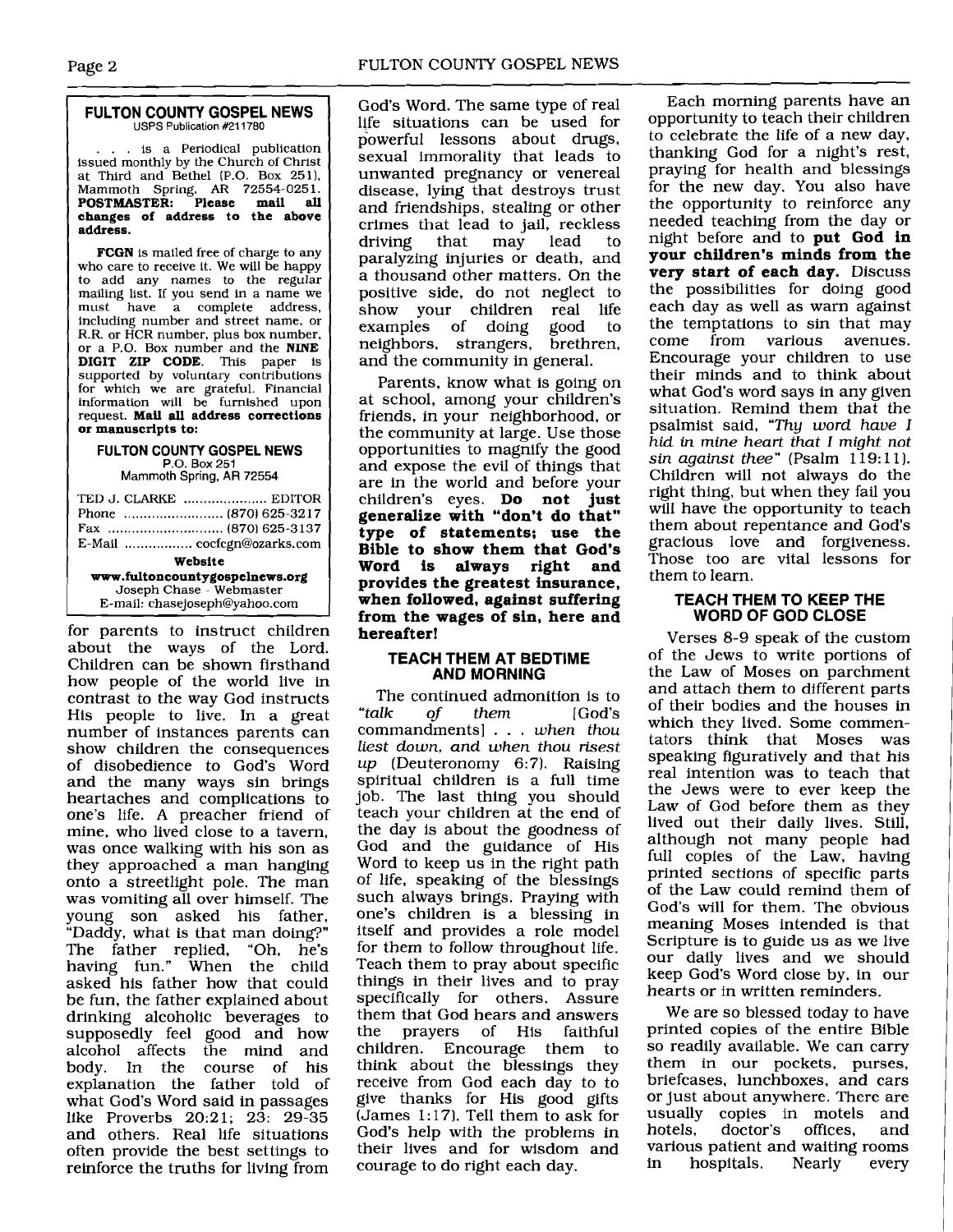bookstore sells Bibles, some admittedly not as reliable as others. But the Good Book is generally everywhere. How sad most do not read it nor heed its teachings. Parents, make certain your children have a reliable copy of God's Word and instill in them a reverence for it and a desire to<br>know it (Nehemiah 8:-1-8). (Nehemiah Everything you can teach them about God's will is in the Bible. See that it is always close by for them.

#### **CONCLUSION**

One final observation will close our study. Parents are to live their lives is such a manner that it provokes religious questions from their children. In Deuteronomy 6:20-2 1, Moses wrote, *"And when thy son asketh thee in time to come, saying, What meaneth the testimonies, and the statutes, and the judgements, which the Lord our God hath commanded you? Then thou shalt say unto thy son* . . . What? What does one say to a child that asks about the meaning of God's commandments? Talk<br>about the deliverance from about the deliverance bondage that God has provided; to the Jews freedom from slavery in Egypt, to those under Christ deliverance from bondage to sin. Tell them why God has done what He has done and the blessings that come to us through our obedience to Christ (Matthew 7:21; Hebrews 5:91.

When we connect the<br>inciples of Deuteronomy 6: principles of Deuteronomy 24-25 with the gospel of Christ, these give our children motivation to follow God's will today. The Scripture says to tell our inquiring children, *"And the Lord commanded us to do all these statutes, to fear the Lord our God, for our good always, that he might preserve us alive, as it* **is** *this day. And it shall be our righteousness,*  if we observe to do all these *commandments before the Lord our God, as he hath commanded us.* "

We commend this study to you, praying that it will help **save the**  children, Christian families, and that it will help us reach out to those who are lost throughout the world.

#### **WHO AM I TO ASK WHY? by Bob** Spurlin

We have during our human experience, no doubt, participated in the philosophical discussions of the overall theme "why me" or "why did this happen Lord?" Life can be<br>difficult to understand with understand hardships, terminal disease, unexpected death and loss of a job. These are difficulties that befall the human family at one time or another and will determine our character and spiritual well being. This writer has enjoyed a full and rich life with a wonderful wife, two children and the sheer pleasure of working with the church of the Lord for thirty years. Like so many others it appeared as though we unaffected and seemed impervious to the evil about us.

Suddenly this writer became very ill with a progressive type of multiple sclerosis that has caused a bedridden existence for more than six years. Losing one's dignity and being dependent upon your spouse and other family members for the most basic care became very humbling. Yet, four days after the diagnosis was made our beloved daughter, Bethany Ann, 16, suffered a useless and fatal automobile accident. My wife and I were in a state of shock and delirium, not because our sweet daughter was unprepared for the eternal world, but due to the human factor that separated us from our daughter and the void created in the family.

As a minister of the gospel for three decades many horrible and ghastly events have confronted this writer in counseling fellow<br>Christians and non-Christians and non-Christians alike. Primarily many would place culpability upon others, while most will seek to cast all blame upon our God. The supreme God of the universe is not the author of destruction and calamity. Paul writes that "God is not the author of confusion, but of peace" (1 Cor. 14:33). James writes "Let no man say when he is tempted, I am tempted of God; for God cannot be tempted with evil, neither tempteth he any man" (James 1:13). Our eternal God has all in control even though, at times, it seems the world has gone awry. Many have

tried to put God at fault and consequently He becomes an easy target when something evil or unknown happens that we cannot control or come to some resolution.

The book of Job reveals the "sons of God coming to present themselves to the Lord and Satan also accompanied them" (Job 1:6). The Lord quizzed Satan "Hast thou considered my servant Job, that there is none like him in the earth, a perfect and upright man, one that feared God and escheweth (shuns) evil?" (Job 1:8). Satan responded, "Does Job fear God for nought (nothing)?" (Job 1:9). Satan, the source of all evil, charged God that he had set a hedge, or kept him away from all evil, blessed the work of his hands, and his substance (cattle) increased in the land (Job 1:9-10). Satan sets forth a proposition that if God will put His hand on Job and touch all he has then the faithful servant, Job, will curse the Lord to the face. Satan's thesis regarding God's beloved servant, Job, was that his devotion and faithfulness was dependent upon God blessing him. The Lord gave Satan the power to do anything he wanted with Job, however he could not put forth his hand to destroy or take the life of the faithful servant of God.

Satan used the power to do all the evil against Job save taking his life. A servant reported that all sons and daughters of Job were killed when a great wind fell upon them. The Sabeans took the oxen and asses, while killing the servants of their master Job. Another servant informed Job that the sheep and servants were<br>consumed with fire. The consumed Chaldeans formed three bands or raiding parties and swept down on Job's camels and carried them off and his servants were slain with the sword. Then Job rose up and tore his mantle (robe), shaved his head and fell down upon the ground to worship God. Following all the adversity that came into the life of Job, he sinned not and refused to charge God foolishly (Job 1: 12-22).

If all the suffering **and** hardship Job endured was not enough, Satan charged the Lord that his servant would curse him to the